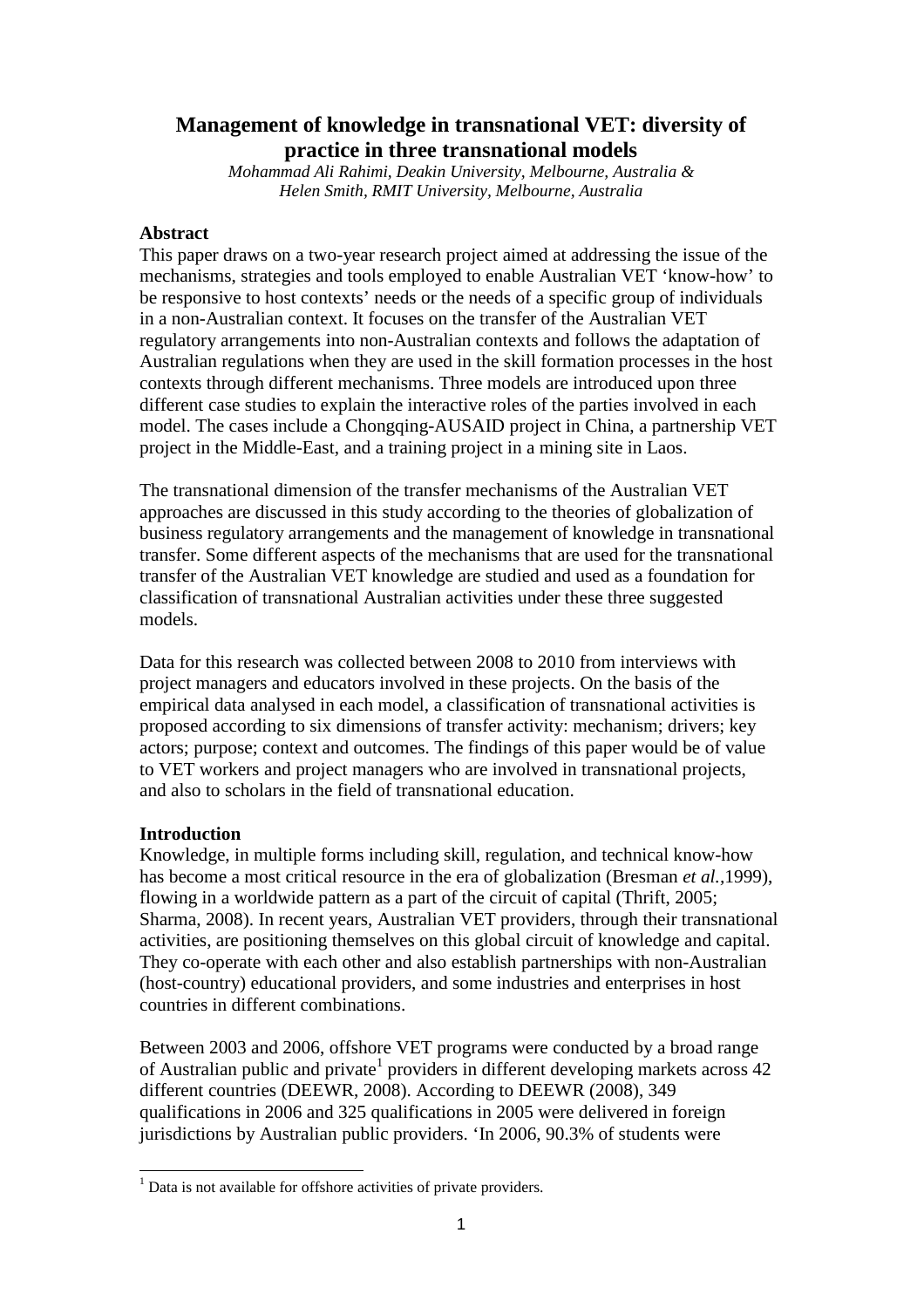enrolled in courses that led to a qualification recognised under the Australian Qualifications Framework (AQF)' (DEEWR, 2008, p.13). Host country teachers, rather than Australian expatriates, taught 76.8% of the qualifications in the country of delivery: that is, of a total of 349 Australian National Training Package qualifications delivered offshore, 268 were delivered entirely within a host country context.

The focus of this paper is the way in which the primary regulatory mechanism of the Australian VET system crosses jurisdictional borders to play a role in the transfer of knowledge from the Australian VET system into a foreign jurisdiction. Classifying these transnational activities as different models, and clarifying the characteristics of each model, will assist project managers and institutions to design, identify human resource needs and implement transnational VET projects. The following research questions are addressed by this paper: *What different mechanisms are employed to transfer Au-VET knowledge? What different actors operate? What are the scope and the main characteristics of each model?* 

### **Theoretical Framework**

This study is framed around two linked phenomena: *globalisation* and *the growth of transnational VET*. It brings a multidisciplinary approach to what might appear at first to be solely an international education study, but which in fact spills over into multiple domains: the political economy of international aid, globalisation, knowledge management and international trade. The concept of *globalisation,*  specifically *globalisation of regulatory arrangements* is employed to analyse the transfer of Australian VET knowledge and practice at a macro-level and to name and classify these transfers. The *transnational transfer of knowledge* in globalising capitalism provides a frame for seeing Australian VET knowledge through a new perspective and understanding 'how' the transfer of regulatory arrangements takes place.

Globalisation is a multidimensional process of, on the one hand, *breaking down borders and de-spatialising*, and, on the other, *compacting and forming new links* (Tetzlaff, 1998). This unitary process is increasing transnational movement of capital, goods, knowledge and people. The era of globalisation has brought with it concomitant implications for knowledge, education and learning. Indeed, 'The cultural circuit of capital allows the knowledges of very different situations to circulate much more freely and rapidly and to have a much greater say than previously within a space which is precisely tailored to that circulation, consisting of numerous sites and specialised route ways' (Thrift, 2005, p.94).

As Bloom (2004, p.71) notes, globalisation, 'then is increasing the importance of education'*.* As globalising economies and markets shift from manual to knowledgeintensive economic activities, globalisation fosters new skill formation needs. Nations are now recognising the need to reshape their educational and training systems to meet demands of industries for more complex and higher level skills. At the same time individuals facing the complex new conditions imposed by economic change are looking to the expanded training options offered by the new markets to improve their life chances. In this way globalisation is driving system reform and changes in individual choice of job and career. This multidimensional impact on skill formation is a feature of the knowledge transfer classification proposed in this paper.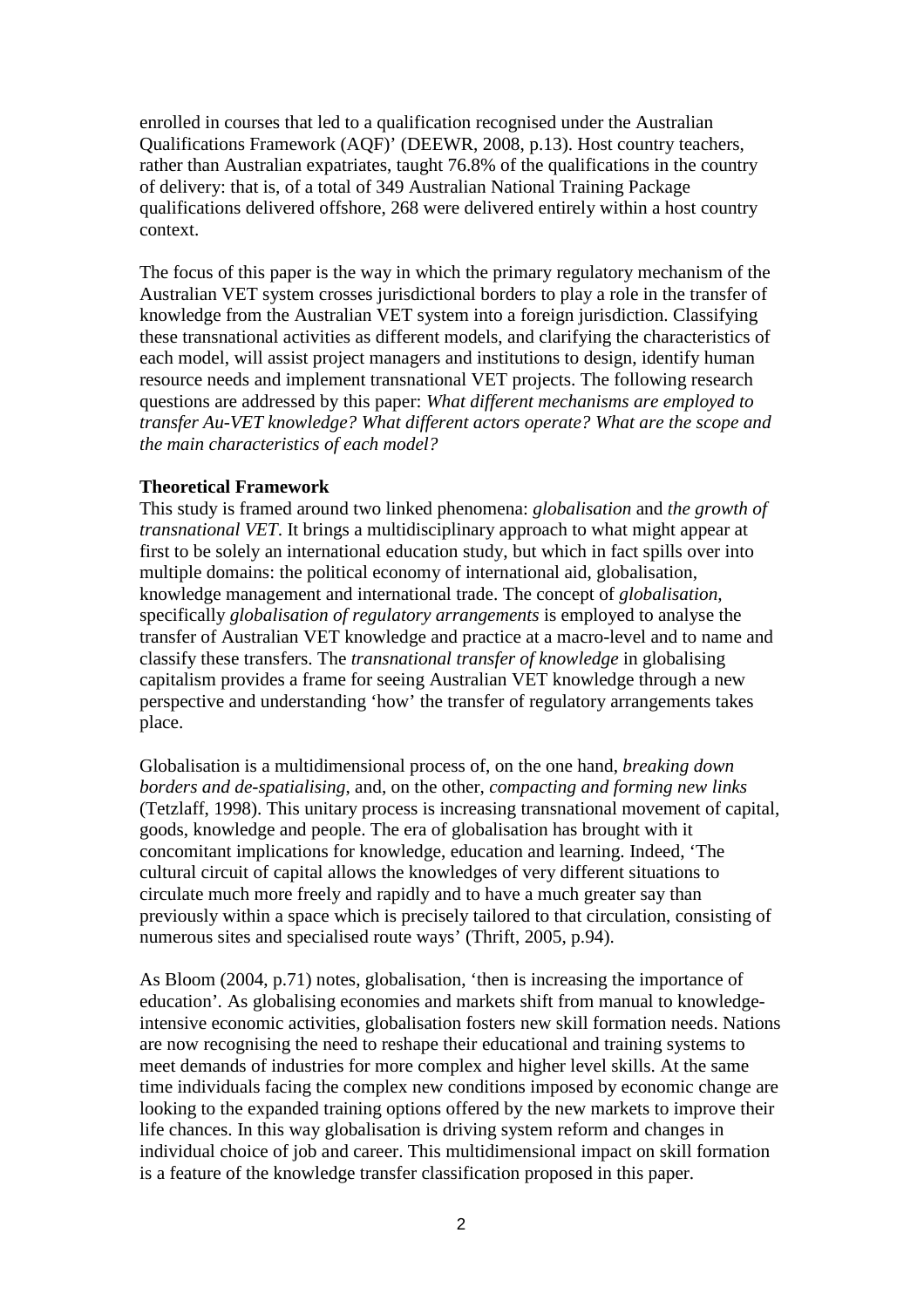Braithwaite and Drahos (2000, pp.15-26) conceptualise the process of globalization of regulatory frameworks in terms of the relationship between three concepts: *principles*, *mechanisms* and *actors*. Through their analysis of cases of globalisation they conclude that globalisation of regulation always involves more than a single process or mechanism (Braithwaite & Drahos, 2000, p.13).

Along with money (international investment) and technology, knowledge, particularly in the form of organisational principles and practice, is a critical resource driving globalisation (Bresman *et al.,*1999, p.440). However, multiple mechanisms are needed to facilitate the exchange of information and knowledge between firms, groups and individuals in different regulatory environments (Bartlett & Ghoshal, 1997; Kostova, 1999). Kostova identifies factors operating at three levels of *country, organization*, and *individual,* and develops a model which recognises that knowledge transfers are embedded in social, organisational and relational transactions. The differences to be transacted are identified as '*institutional characteristics*, *organizational practices that reflect the institutional environment of their origin's country context*, and finally, *the problem of "not fitting" the transnationally transferred practices with a new institutional environment'* (Kostova, 1999).

Using Braithwaite and Drahos' analyses and Thrift's proposition, the international growth of Australian VET is regarded in this study as a prime example of the circulation of regulatory knowledge designed for one jurisdiction to different jurisdictions. This circulation of regulatory knowledge is facilitated by government sponsored projects, international financial and aid agency support, international company skill needs and VET organisations' pursuit of international business. Kostova's theoretical model for the transnational transfer of organisational practices is used to throw light on the multilevel dimensions of the transfer.

#### **Research method**

A qualitative method was adopted in this research for two reasons. First, it has not been possible to access large, standardised data sets as much of the knowledge and understanding about the phenomena under investigation is emergent and being drawn from multiple domains of social, economic and cultural activity. Secondly, a case study approach was essential in order to investigate *what* was being transferred and *how* the conditions of the transfer affected the implementation of Australian VET in non-Australian jurisdictions. The analytical focus of each case in this study is at the stage when the highest interaction for transfer of Australian knowledge and practice takes place. In the first case the focus is on *project implementation*. In the second and third case studies the focus is on *provision of training service*s. Nine interviews were conducted with project managers and educators involved in the selected projects, and annual reports, offshore project documentation and published reports from a range of sources were also analysed.

#### **Regulation of the Australian VET system**

The current Australian VET system is considered one of the most advanced in the world. The fact that a system can be *nationally regulated, industry-led* and *clientfocused* has been commented on by international reviewers including the OECD (DEEWR, 2009). From the system goals of national consistency and local flexibility are pursued through three related sets of rules and standards. The first is through the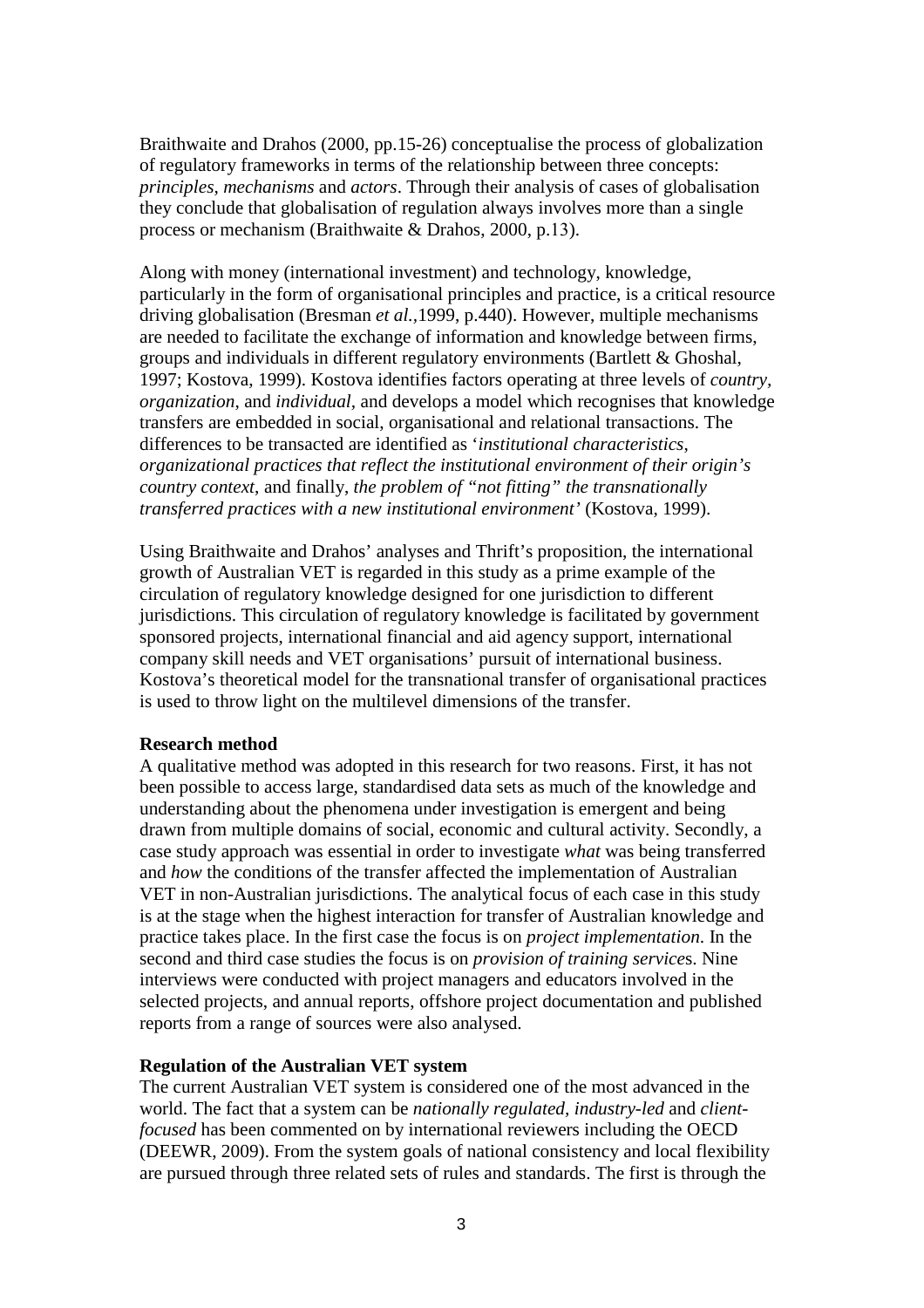*Australian Qualifications Framework (AQF),* which classifies all recognised education and training qualifications. The second is *the Australian Quality Training Framework* (*AQTF),* which provides 'a set of nationally agreed standards to ensure quality of vocational education and training services' (DEEWR, 2009). The third regulatory device is the Australian Industry Training Package comprising sets of nationally endorsed industry skill standards and assessment guidelines 'packaged' AQF qualifications.

As the Australian Government explains, these sets of nationally endorsed competency standards, assessment guidelines and Australian Qualifications Framework qualifications provide a mechanism 'for recognising and assessing people's skills in a specific industry, industry sector or enterprise' (DEEWR, 2009). The current 75 Training Packages (72 industry Packages and 3 enterprise) developed by industry and endorsed by the National Quality Council, on behalf of the Ministerial Council for Vocational and Technical Education (MCVTE) cover 80% of the skills needs of the workforce across all industries (DEEWR, 2011).

In the Australian context the Training Package works as a technology for translating information about skill standards in three stages: from myriad enterprise specific practices into regulatory standards; and from these single sets of standards back into myriad education and training practices. Effective deployment of Training Packages as a technology of knowledge transfer requires the collaboration of stakeholders and units from inside and outside and at different levels of the VET system. The complexity embedded in these collaborations is magnified in transnational transactions. Even implementing individual components of the system such as a single Training Package qualification offshore is complex, because each component carries with it its regulatory relationship with other components.

#### **The case studies**

Three cases have been selected for an empirical analysis. The first is a five-year China-AusAID funded project in China involving Australian and Chinese institutions piloting VET reform across five industries in Chongqing, with the aim of developing a VET model that can be replicated on a national basis in China (AusAID 2007). The second case is the Australian College of Kuwait (ACK) which is a cooperative venture between Australian TAFE institutes and universities, and international companies and investors to deliver Australian accredited VET programs. The third case involves the provision of training for employees of an Australian registered mining company operating in Laos. In this case the Laotian employees receive Australian certificates at AQF 3 which are delivered by an Australian training provider which employs local trainers to work alongside Australian trainers. These cases have been identified as three different models of transnational knowledge transfer as described in the following section of the paper.

### **Three models of knowledge transfer**

*Model A: Government-government cooperation: Transfer of Australian VET knowledge through a reform project – Case: The Australia-China Chongqing Vocational Education and Training Project (ACCVETP)*

The ACCVETP started in early 2002 as a pilot project in the municipality of Chongqing and continued until 2007. The ACCVETP aimed to develop a VET system to address changing skill needs of industries in the rapidly developing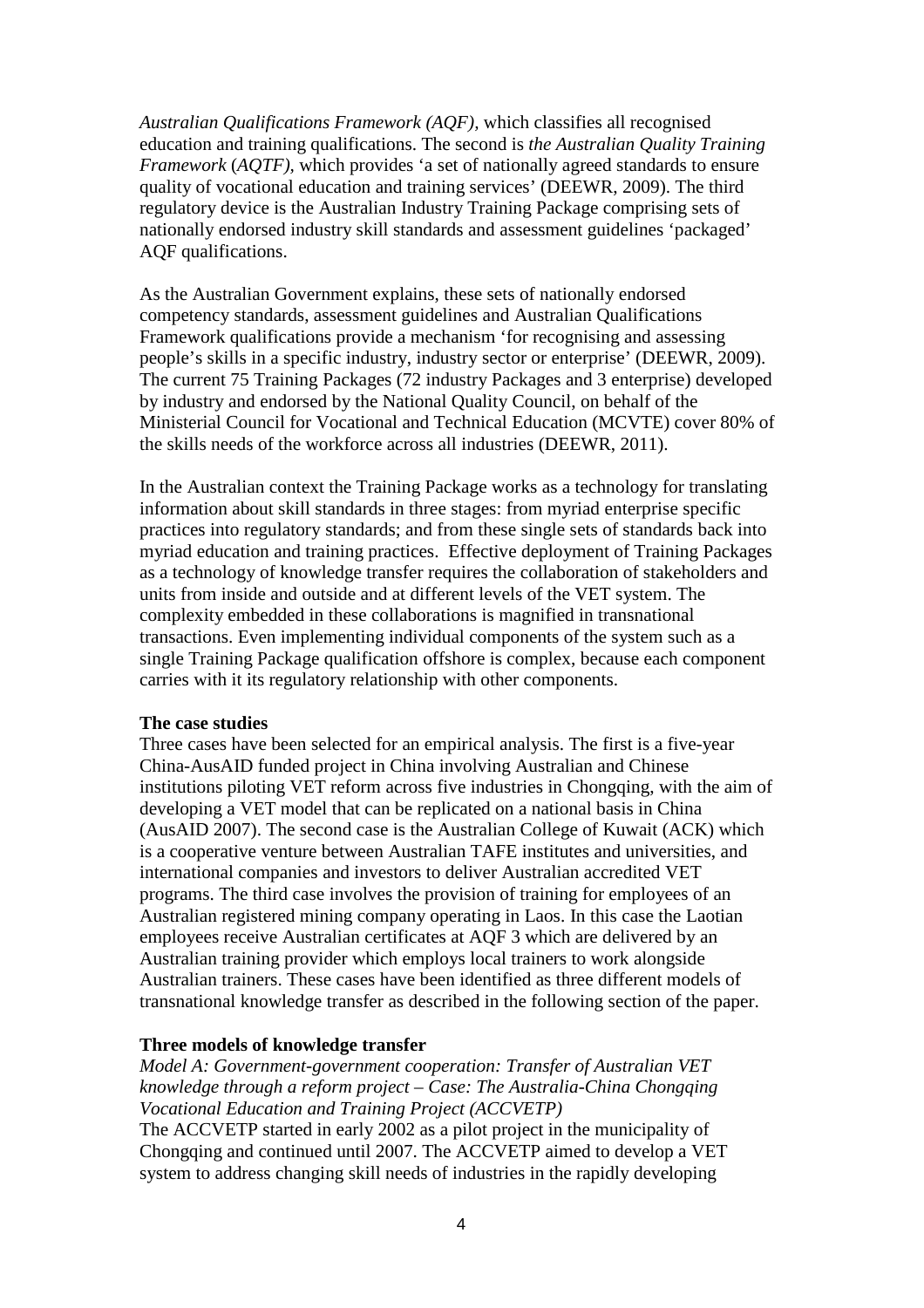province of Chongqing, with a population of more than 32 million, and to influence skill development more widely in China (AusAid, 2007). The Australian Government and the government of People's Republic of China contributed to ACCVETP, with Australia contributing A\$20 million of the total budget of A\$25 million (Barnaart, 2007; AusAid, 2007). The Chongqing project which was the subject of agreements between governments aimed to influence the structural and regulatory arrangements of the host system (as distinct from the cases in models B and C which have more instrumental economic and business goals). The Australian Training Package was used as an exemplar for the design of Chinese qualifications for which graduates would receive a Chinese qualification.

The project was implemented by Hassall and Associates International (HAI) in association with RMIT University (Barnaart, 2007; AusAid, 2007) and involved two main phases. The first phase from Feb. 2002 to Feb. 2005 included initiatives implemented at school, municipal and national levels. The second phase, from March 2004 until August 2007, included an additional international component. Based on a 'vertical slice' project design, phase two aimed to replicate the successful outcomes of phase one and work on the development of four key components. (Barnaart, 2007). These components and related key activities are summarised in Table 1.

| <b>Component</b>     | <b>Key activities</b>                                                                                                                                                                                                                                                                                                                                                                                                                                                                                                      |  |  |
|----------------------|----------------------------------------------------------------------------------------------------------------------------------------------------------------------------------------------------------------------------------------------------------------------------------------------------------------------------------------------------------------------------------------------------------------------------------------------------------------------------------------------------------------------------|--|--|
| <b>Phase I</b>       |                                                                                                                                                                                                                                                                                                                                                                                                                                                                                                                            |  |  |
| School-<br>based     | Three secondary VET schools and two tertiary VET colleges were selected as the pilot<br>schools of the project. School-based planning, developing and piloting competency-based<br>curriculum, teaching and learning material development, professional development of school<br>staff and equipment procurement to assist pilot activities.                                                                                                                                                                               |  |  |
| Municipal            | Establishment of 5 Industry Coordination Committees (ICCs) in the automotive, business<br>services, electronics, hospitality and tourism, and construction industries, being modelled on<br>Australia's Industry Skills Councils (ISCs). The Chongqing Normal University (CQNU) was<br>chosen as to develop trainers' knowledge and skills in VET pedagogy.                                                                                                                                                                |  |  |
| <b>National</b>      | The Ministry of Education and the Central Institute of Vocational and Technical Education<br>(CIVTE) were enabled to observe and review municipal school-based activities; to choose<br>those outcomes that would assist China to better incorporate industry participation in VET;<br>and to be more innovative in the design of VET policy.                                                                                                                                                                              |  |  |
|                      | <b>Phase II</b>                                                                                                                                                                                                                                                                                                                                                                                                                                                                                                            |  |  |
| School-<br>based     | Competency-based courses developed in the industry areas during phase one were expanded<br>from 5 to 21, and now range from entry level certificate to diploma programs. A number of<br>linkages between schools and some of key industry enterprises established.                                                                                                                                                                                                                                                         |  |  |
| Municipal            | All of the eight municipal ICCs led the development and review of new competency<br>standards, which were approved. The VET teacher reform activities were expanded by<br>CQNU. Twenty five ACCVETP participants completed training for the Australian<br>Certificate IV in Training and Assessment, which was delivered by a full-time teacher<br>development adviser engaged through Holmesglen TAFE in Victoria.                                                                                                        |  |  |
| <b>National</b>      | Establishment of a national ICC made up of national ministry representatives from related<br>industries. This national ICC is working with the eight municipal ICCs, observing and<br>reviewing the reforms they are putting in place. A draft national VET teacher competency<br>standards and an associated quality framework were developed.                                                                                                                                                                            |  |  |
| <b>International</b> | Linking Chongqing schools to Australian Registered Training Organisations (RTOs) in each<br>state by establishing a Sino-Australia VET Network in 2005 and expansion of this network<br>to include linkages between ISCs in Australia and Chongqing ICCs.<br>Swan TAFE in Western Australia was linked with the automotive tertiary pilot college, and<br>the IIIawarra TAFE Institute in New South Wales was linked with the electronics tertiary<br>pilot college as two Sino Australia Cooperative Model TAFE colleges. |  |  |

**Table 1. Components and activities in Australia-China Chongqing VET project** 

Extracted and modified from: Barnaart, 2007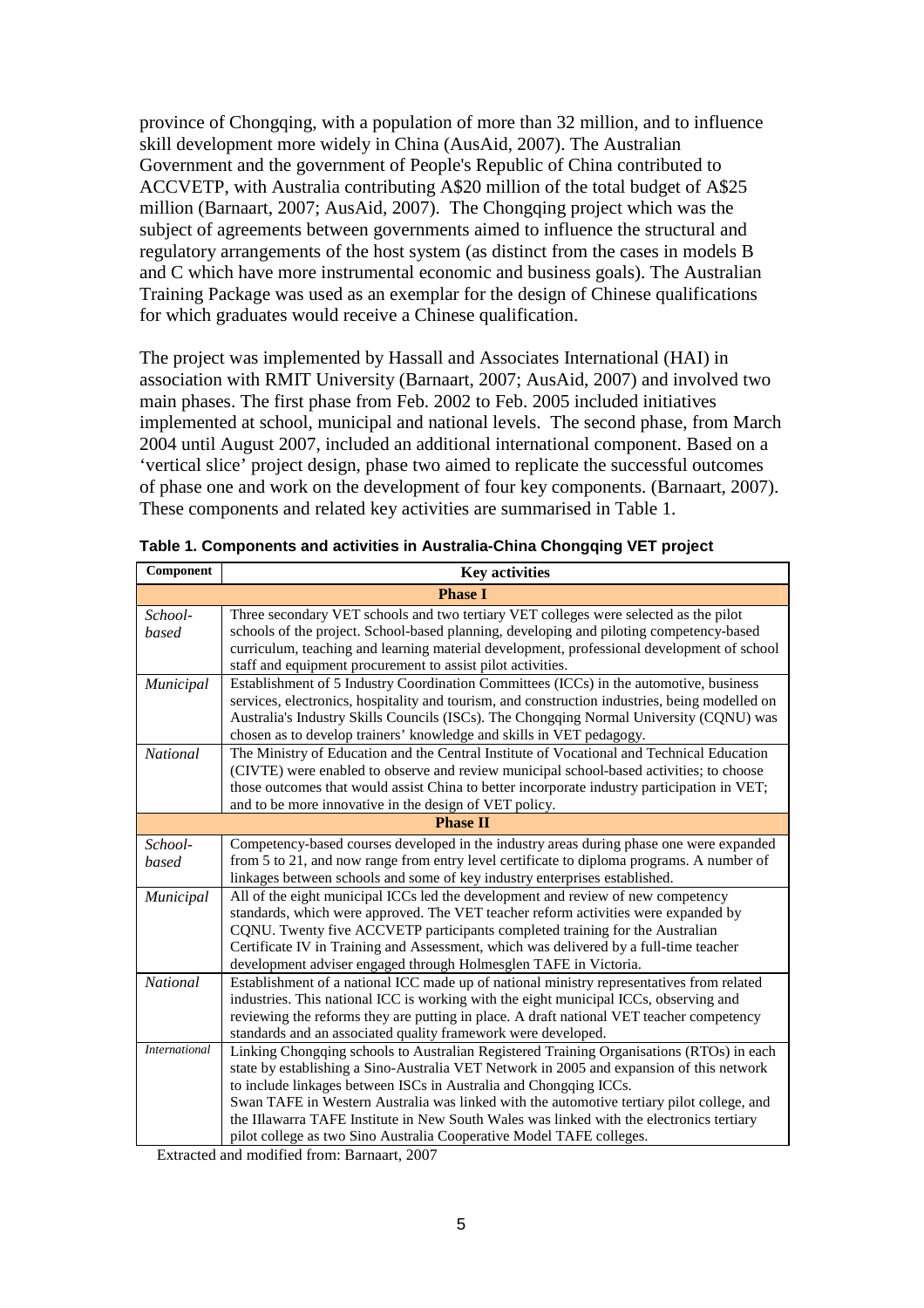During the ACCVETP Australian and Chinese team members used Australian Training Packages to develop more than 410 units of competency in the Chinese language and add them to the Chinese curricula. In other words, information about *Australian* industry competency needs, collected and collated by *Australian* industries became a formal part of the Chinese training curricula, and Australian apprenticeship and on the job training practices were identified for adoption in the Chongqing pilot colleges.

However, in the design of curriculum and delivery of training, there was no evidence that the Australian outcomes based training system was in fact being implemented by the Chinese Chongqing training managers. And although teachers at the pilot schools in Chongqing practiced Australian competency-based assessment as part of their teaching (and, according to officials interviewed as part of this case study, were quick to develop Australian style teaching and assessment practices)<sup>2</sup>, a final examination was still required after completion of the qualification in order for individuals to be recognised in the Chinese system.

### *Model B: Transfer of Australian VET knowledge via business partnership arrangements – Case: The Australian College of Kuwait (ACK)*

The Australian College of Kuwait was sponsored by an Arab consortium, which established an investment partnership with the Boeing Company in 2004. The college is managed by a consortium of Arab and Australian partners. The University of Tasmania, TAFE Tasmania, the Central TAFE in Western Australia, and Kangan Batman Institute of TAFE in Victoria collaborate to deliver Australian accredited programs to Kuwaiti and international students, using Australian and local instructors. The ACK is introduced as the first private educational institution to start its operations from its purpose-built campus in Kuwait. Specialised equipment at ACK includes a ground-based Boeing 737-200 aircraft; aviation test benches and other sophisticated engineering equipment; a 57-foot boat; a state of the art marine simulator; and computer laboratories with the latest software. A broad range of short course, diploma and degree programs in engineering and maritime programs in business, aviation, and English language are delivered at the  $ACK<sup>3</sup>$ .

Both Kuwaiti and Australian teachers are employed to deliver programs at ACK. Through completion of the Certificate IV in Training and Assessment qualification (TAA04) local teachers become familiar with Australian VET regulatory frameworks and program design, delivery and assessment practices. When they have completed the Cert IV-TAA they do their teaching practice in Australian training colleges for a period of a few months up to a few years.

In Model B, the focus of transfer is the Australian qualification, and the agents who perform this transfer are the training managers and teachers. Neither the Australian industry organisation role in determining standards, nor the VET system role in endorsing standards is significant here. Unlike Model A where projects are driven by government agreements for systemic reform, in Model B the driving factors are

<sup>&</sup>lt;sup>2</sup> The fact that the teachers adapted quickly and effectively was, according to officials interviewed, largely due to the quality of the Australian educators involved in the project and their capacity to work in a cross-cultural setting.

<sup>&</sup>lt;sup>3</sup> A complete lists of programs and facilities are available at the college website at: www.ack.edu.kw (Accessed: 28. Jan. 2011)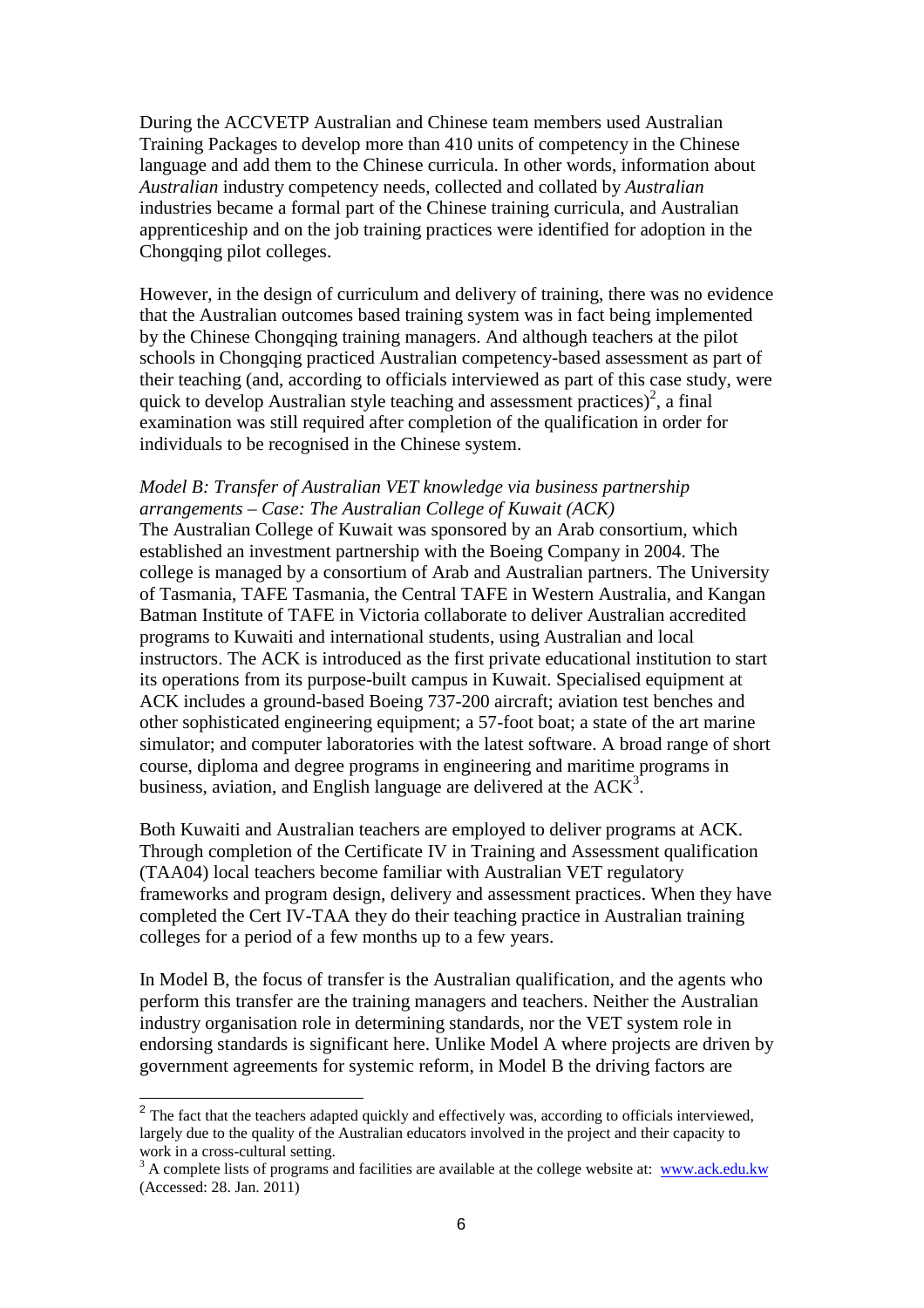business related, and located within the operations of the training institution. The role of the Australian Training Package in this model is as a framework for the issuing of a nationally recognised Australian qualification. The use of the Training Package forms a bridge between Australian industry as the sources of technical information about skill formation and training institutions operating in a broad range of offshore contexts. 'Business development' is the key promoter of the activities in this model, conducted by Australian universities and TAFE institutes. Offering Cert IV-TAA to local teachers of offshore programs can be regarded as a mechanism for developing Australian VET standards among the local VET teaching workforce in different contexts.

While the Training Package technology is being used by teaching staff as the basis for design of training programs and for delivery and assessment of training, it is not being used explicitly as a source of standards relevant to local conditions. In other words, it is the Australian teaching and administration staff who are the key actors in fostering utilisation of Training Packages, at institutional and individual levels, in the host context. Local Kuwaiti industry is not an actor in this transfer. The college is an offshore vehicle for Australian education and training

### *Model C: The transfer of Australian VET knowledge via outward Foreign Direct Investment – Case: The Sepon mine project by OZ Minerals in Laos*

This model of transnational transfer refers to use by Australian firms operating across national borders of the Australian VET system as a framework for training local workers. The case studied in this model is a mining project conducted by the Australian mining and exploration company OZ Minerals (known as Oxiana Ltd before 2008) in the Sepon district in Central Laos. OZ Minerals acquired Sepon gold and copper mines in the Lao PDR through its Laos subsidiary company, Lane Xang Mineral (LXML), in 2000. As a key strategy, OZ Minerals has opted to train and recruit local workers in its projects. The Sepon mine project is as the largest Foreign Direct Investment (FDI) project in Laos to date, and has created a considerable number of employment opportunities for local workers. In 2006, a total of 3,372 full time and casual employees worked at the Sepon mine site (Matzdorf, 2007, p.17). With limited resources to spend on educational and industrial infrastructure, skill development programs in Laos have always been dependent on donations from overseas (Boupha 2007). The absence of a qualified and skilled Laotian workforce in mining and education prompted OZ Minerals to establish its own training operation. Table 2 includes a list of the training programs delivered by OZ Minerals at the Sepon mine site.

| <b>Australian VET Certificate Programs</b>          | <b>Other (non-accredited) Training Programs</b>         |  |
|-----------------------------------------------------|---------------------------------------------------------|--|
| Cert. II and III in electrical trade skills and     | computer skill training including MS Word, Excel,       |  |
| knowledge, metal TSK, building and construction,    | Access, Outlook, and PowerPoint                         |  |
| and automotive mechanical repairs                   |                                                         |  |
| Cert. II, III, IV, Diploma in Metalliferous Mining  | vehicle licenses and operating permits for heavy        |  |
| Operations (processing)                             | machinery and equipment                                 |  |
| Certificate II in business                          | unexploded explosives demolition                        |  |
| Certificate III in business administration          | exploration and geological surveying                    |  |
| Cert. III and IV in business (frontline management) | safety training programs, including general safety,     |  |
|                                                     | safety for forklifts, occupational H&S, risk assessment |  |
| Certificate IV in business (human resources)        | English language skill training with five levels        |  |
| Certificate IV in training and assessment.          | Lao language skill training to improve the literacy     |  |
|                                                     | levels of local employees                               |  |

**Table 2. Training programs delivered at the Sepon mine site** 

Extracted and modified from: Matzdorf, 2007, p.23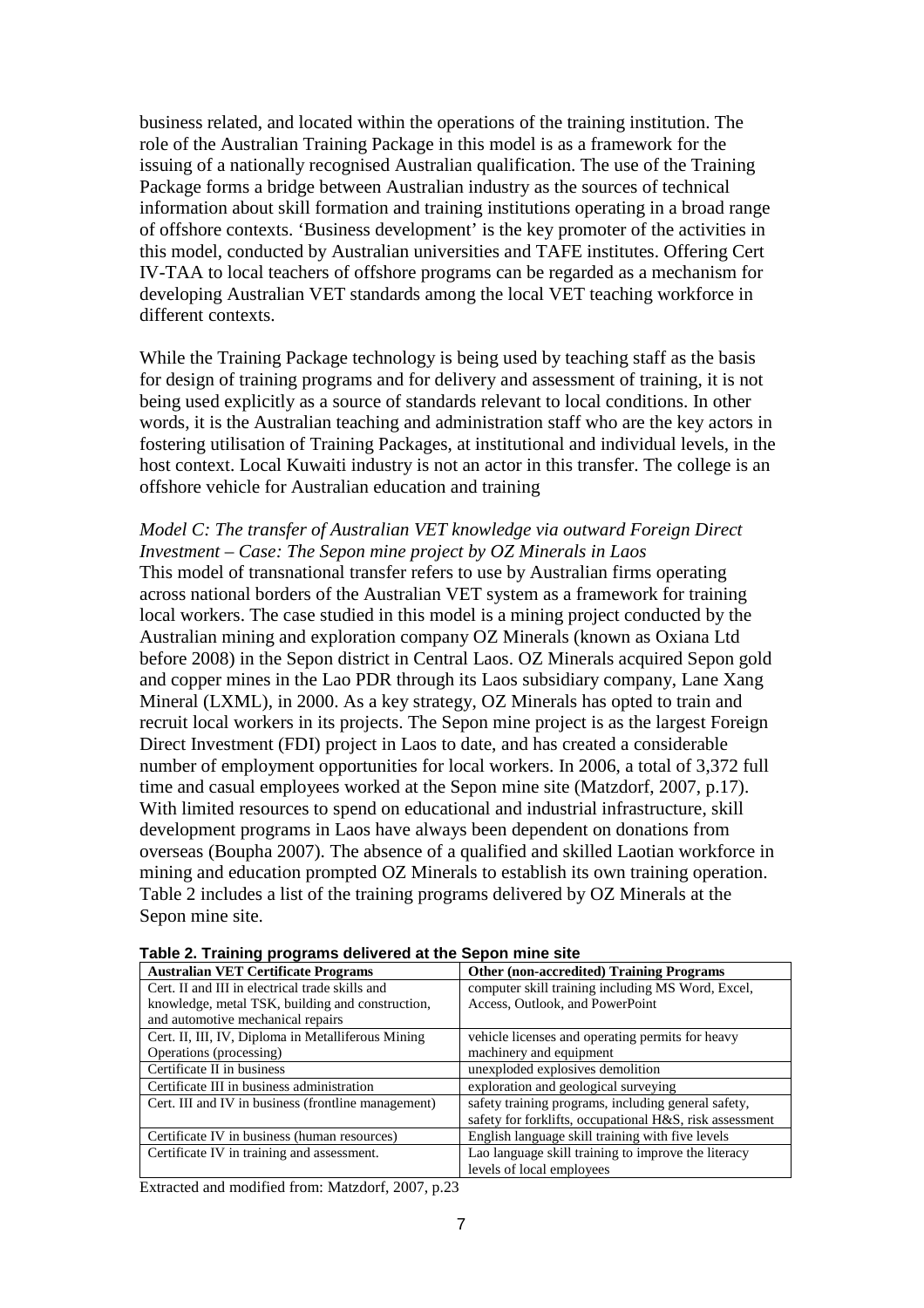In July 2006, OZ Minerals initiated a Mining Apprenticeship Training Program for Sepon workers and signed a contract with RMIT University<sup>4</sup> to implement the required training for the apprenticeships under the auspice of the Australian national VET framework (Matzdorf, 2007). The program provides 110 apprenticeship places to Lao workers over a four year period, the first program of its kind in Laos (Oxiana limited, 2006). Since training delivery commenced in 2006, a total of 71,326 hours of technical training has been delivered to Lao workers at the Sepon operation along with 1,152 hours of cultural awareness training at the Golden Grove operation and 2,928 hours at the Sepon operation (Oxiana Limited, 2006, p.18).

Whereas Model A involves systemic reform and Model B involves the offshore delivery of Australian qualifications to enrolled individuals, Model C involves the transfer of technical skills within a single company which is using Australian Training Package qualifications as a framework for company level training. In contrast to Model B, Model C has no host institute or local industry involvement. Individual Australian teachers and training managers play a major role in the transfer of knowledge by delivering training programs to non-Australian students in their own locale, and at the point of practice. In this way, an Australian industry VET stakeholder and an RTO are transferring Australian VET knowledge overseas via a foreign investment project.

Model C is uniquely an extension of the Australian VET system because it involves all three regulatory mechanisms in quality assurance. Trainers qualified under AQTF requirements deliver AQF qualifications and the Australian Registered Training Provider is audited according to AQTF standards. This has been a source of some controversy. There are Australian VET specialists and offshore project managers who find it hard to imagine how an Australian apprenticeship can be implemented in an offshore program. They are sceptical about the extent to which the outcomes of the program and the qualifications issued will be actually recognised by all aspects of the VET system: government, industry and training providers. Whether or not this is the case has not yet been tested in practice as no Laotian LXML workers have applied for recognition in Australia.

### **Summary and conclusion**

 $\overline{a}$ 

This study encompasses two broad fields of investigation: *globalisation* and *the growth of transnational VET.* The key purpose of this study has been to show how three different projects represent three models of transnational VET. The study shows that Australian VET regulatory arrangements and practices are transferred in three models (summarised in table 3), each of which employ a different mechanism with which to affect the transnational transfer of VET knowledge.

| Table 5. A Glassification of transflational Australian VET activity |                                  |                              |                              |  |
|---------------------------------------------------------------------|----------------------------------|------------------------------|------------------------------|--|
|                                                                     | <b>Model A</b>                   | <b>Model B</b>               | <b>Model C</b>               |  |
|                                                                     | <b>International educational</b> | <b>Transnational college</b> | <b>Transnational company</b> |  |
|                                                                     | reform project                   | based training               | training                     |  |
| <b>Description</b>                                                  | Education and training           | Training as a commodity      | Training as a tool for       |  |
|                                                                     | policy as a vehicle for          | being traded in a global     | labour force                 |  |
|                                                                     | education reform                 | market                       | development offshore         |  |

|  | Table 3. A classification of transnational Australian VET activity |  |
|--|--------------------------------------------------------------------|--|
|  |                                                                    |  |

<sup>&</sup>lt;sup>4</sup> Kangan-Batman TAFE is also involved in the training as a sub-contractor to RMIT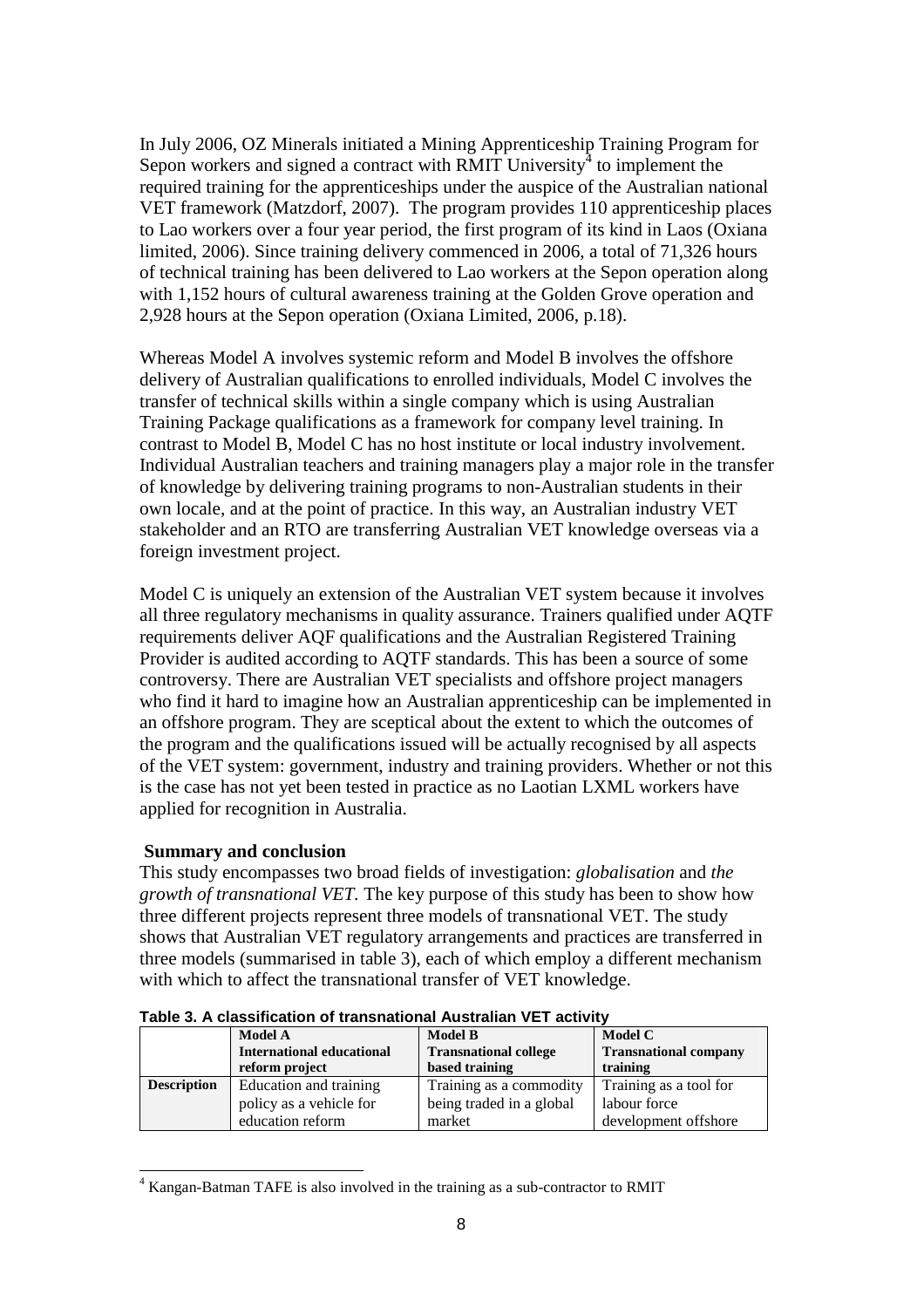|                    | <b>Transfer of Australian</b>                      | <b>Transfer of Australian</b> | <b>Transfer of Australian</b> |
|--------------------|----------------------------------------------------|-------------------------------|-------------------------------|
| <b>Mechanism</b>   | VET knowledge through                              | VET knowledge through         | VET knowledge via             |
|                    | an intergovernmental                               | offshore training             | outward foreign direct        |
|                    | project                                            | partnerships between          | investment.                   |
|                    |                                                    | Australian RTOs, local        | No institutional              |
|                    |                                                    | institutions in the host      | partnership is                |
|                    |                                                    | country                       | established.                  |
| <b>Outcomes</b>    | Students may receive a                             | Students may receive an       | Trained workers receive       |
| for students       | host country qualification                         | AU nationally                 | an Australian nationally      |
|                    | on successful completion.                          | recognised qualification      | recognised trade              |
|                    | Receiving an Australian                            | which may be                  | qualification.                |
|                    | qualification is not the                           | recognised within             |                               |
|                    | goal.                                              | Australia by job seekers.     |                               |
|                    | Government policies in a                           | <b>Transnational business</b> | <b>Host Government</b>        |
| <b>Policy</b>      | global economic context                            | strategies of investors       | foreign investment            |
| driver             |                                                    | and training providers        | policies and corporate        |
|                    |                                                    |                               | growth strategies in a        |
|                    |                                                    |                               | global market                 |
|                    | Australian aid agency and                          | Partnered institutes and      | <b>Investing company</b>      |
| Source of          | local government                                   | (in some cases)               | facilitated by host           |
| funding            |                                                    | sponsoring enterprise         | country's government          |
|                    |                                                    | investment                    | (i.e. removal of financial    |
|                    |                                                    |                               | and policy impediments)       |
| <b>Main</b> actors | Governments and                                    | Australian VET                | Australian/international      |
|                    | government agencies                                | providers, locally            | company, Australian           |
|                    |                                                    | registered training           | registered training           |
|                    |                                                    | institution and perhaps       | provider                      |
|                    |                                                    | international companies       |                               |
| Level of           | Highly political                                   | Less political                | No political intervention     |
| interaction        | Highly institutional                               | <b>Highly Institutional</b>   | in training practice          |
| between            | Individual engagement                              | Individual engagement         | No local institutional        |
| Australian         | mediated by government                             | mediated by enrolment         | involvement                   |
| and local          | policy, local institutional                        | in training as a student.     | Individual engagement         |
| training           | involvement and enrolment                          |                               | mediated by company as        |
| players            | as a student. (a vertical                          |                               | employer                      |
|                    | slice through the host                             |                               |                               |
|                    | system from policy making                          |                               |                               |
|                    |                                                    |                               |                               |
| Core/cores         | to local training practice)<br>Macro policy making | Institutional                 |                               |
| of                 | Institutional administration                       |                               | Training practice             |
| interaction        |                                                    | administration                |                               |
|                    | Training practice                                  | Training practice             |                               |

As a result of these different transactions, the form in which Australian Training Packages are transferred as Australian VET knowledge varies from one model to another. In the different settings, under different circumstances, this transfer saw the Training Package being the vehicle for:

- Transfer of regulatory and institutional knowledge for the operation of training as happened to some extent in Model A.
- Transfer of knowledge and skills to individual learners (Models B & C).
- Transfer of new certification arrangements and training practices to teaching and administration staff (Model B).
- Transfer of Australian qualifications and quality standards (Models B & C).

All the studied models also transfer English language to non-English contexts. Model A includes some programs taught in English at the time of project implementation. In Model C, in the case studied here, interpreters were involved in training delivery.